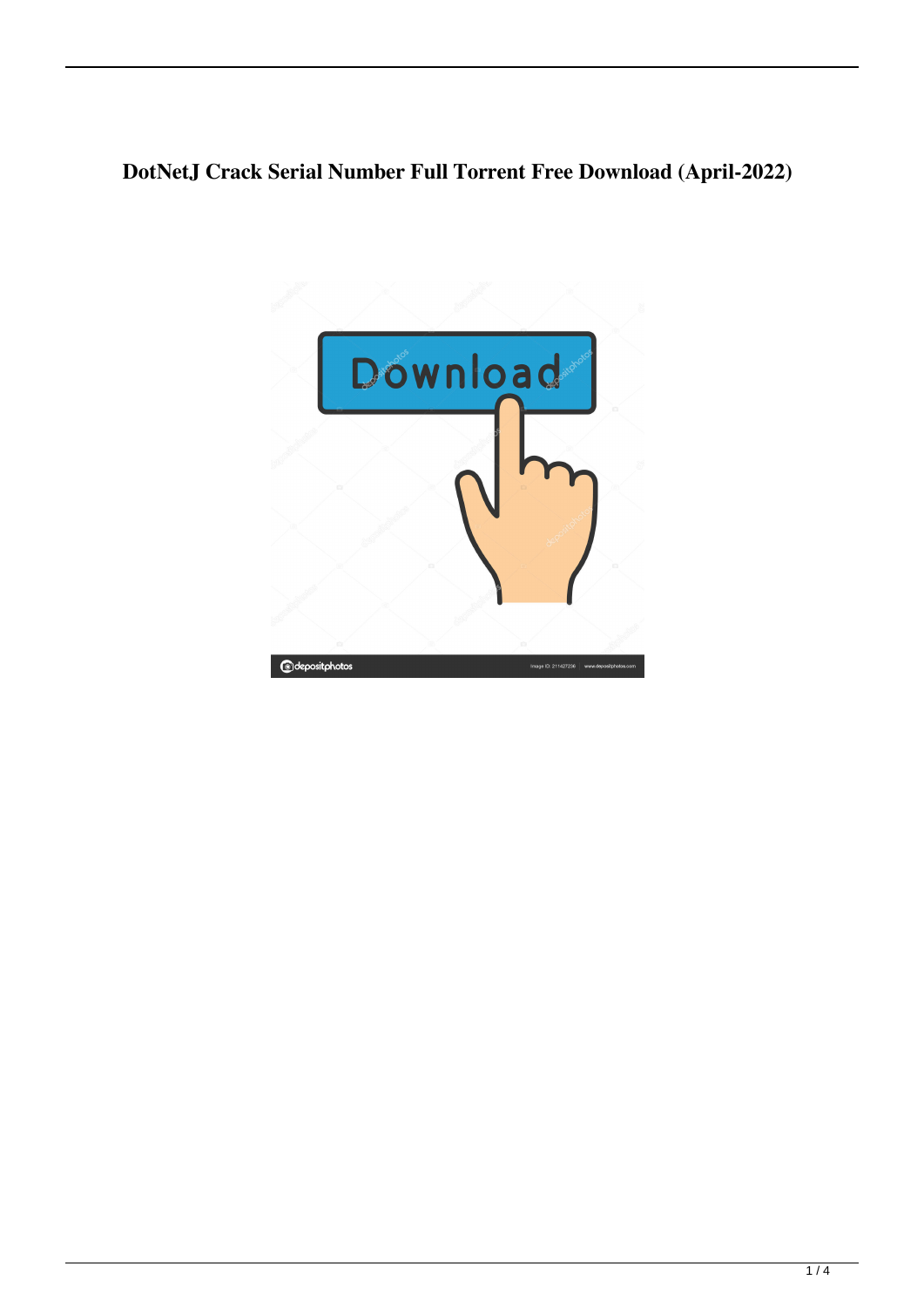### **DotNetJ Crack + License Code & Keygen For Windows**

DotNetJ is a set of libraries written in.NET and COM (C++), which can call Java code and vice versa. It's designed to be very fast and reliable, since these are COM and.NET languages. DotNetJ is not a web service wrapper like Axis, It uses the exact native Java type for the data exchange. DotNetJ is not a web service framework, you have to write your own web services (a simple ".Net 1.1" may be enough for your needs). DotNetJ is a standard COM interoperability framework. DotNetJ can be used from.NET 1.1 - 3.5 and.NET 3.0 from Microsoft, so it can be used to connect to existing Java programs. DotNetJ can be used from VB, C# or from unmanaged C++ code DotNetJ can be used from.NET 2.0 and higher. DotNetJ supports any Java object that has at least one exposed method, these objects have a.java extension. For example, you can call the Java Singleton from.NET without having to register it in a MTS. There are different ways to communicate: you can use proxy or DII. The DII is faster and more reliable, but you can't create objects on the fly (using the proxy you can, and this is very fast). DotNetJ can call a Java class or any Java objects (including Singletons, Clusters, Servlets). DotNetJ has a plug-in architecture that allows for easy add-on in the future. As DotNetJ is a COM wrapper, it needs to be installed on the client machine, it can be installed from a system-side installer. DotNetJ is a Java-to-.Net interoperability library and not a web service framework. In addition, it has no dependency on WCF and Axis, so it has no restrictions on the communication protocol. DotNetJ is a smart COM wrapper that not only adds.NET support to.NET 2.0 and higher, but also adds in a small overhead and improvements to make.NET calls extremely fast and reliable. DotNetJ is a multi-version/API system, so you can call any version of.NET (or Java). DotNetJ provides

#### **DotNetJ Crack + [March-2022]**

startKey - to start with, must be a number (byte[]), string or number; startKey is a key used to perform cryptographic operations in the Java side and it is generated randomly in the DII method. You can set startKey to a known value in the code if you prefer Very efficient, no dependencies, easy to use and good support by developers who keep it active. Proguard + Objenesis is the Java equivalent of the Eclipse Enhanced for Maven. It is very similar to previous versions, I consider to be a stable release with good performance. Currently works as a plugin for Eclipse and also for IntelliJ IDEA. Check the web pages for download and you have all info you need. Microsoft ASP.NET StoreFront is a fully integrated web application that enables developers to create, publish and manage digital stores through the Internet, and is supported on Windows. The idea is simple: Create your own store, with your own images and content, sell your own products, and showcase them to the public. In short, your customers will "visit" your store from anywhere, just as they do with their favorite online stores. The following features are available for this version of the application: - Basic Listing - Full Listing - Search - Catalog - Products and stock - Inventory management - Cart - Payment - Paging - SEO For further information, visit the following link: Key Features: The goal of the ASP.NET StoreFront project is to provide a rich graphical user interface to the complex data and programming requirements of developing digital storefronts. The StoreFront project builds on the underlying ASP.NET framework to provide a general purpose environment for creating and hosting digital storefronts. Stores can be fully hosted locally in a Windows application, or deployed remotely over the Internet. The store can be fully branded, or customized with a variety of store-specific elements including logos, icons, menu bars and graphics. The StoreFront project can be used to build a wide range of applications including digital catalogs, e-commerce sites, online games, and digital directories. Short description: This framework is intended to create a simple (as possible) basic framework for Java/Ruby developers. This is intended for experimenting and tests, and not for production. The project is intended to be based on Java 5 and 81e310abbf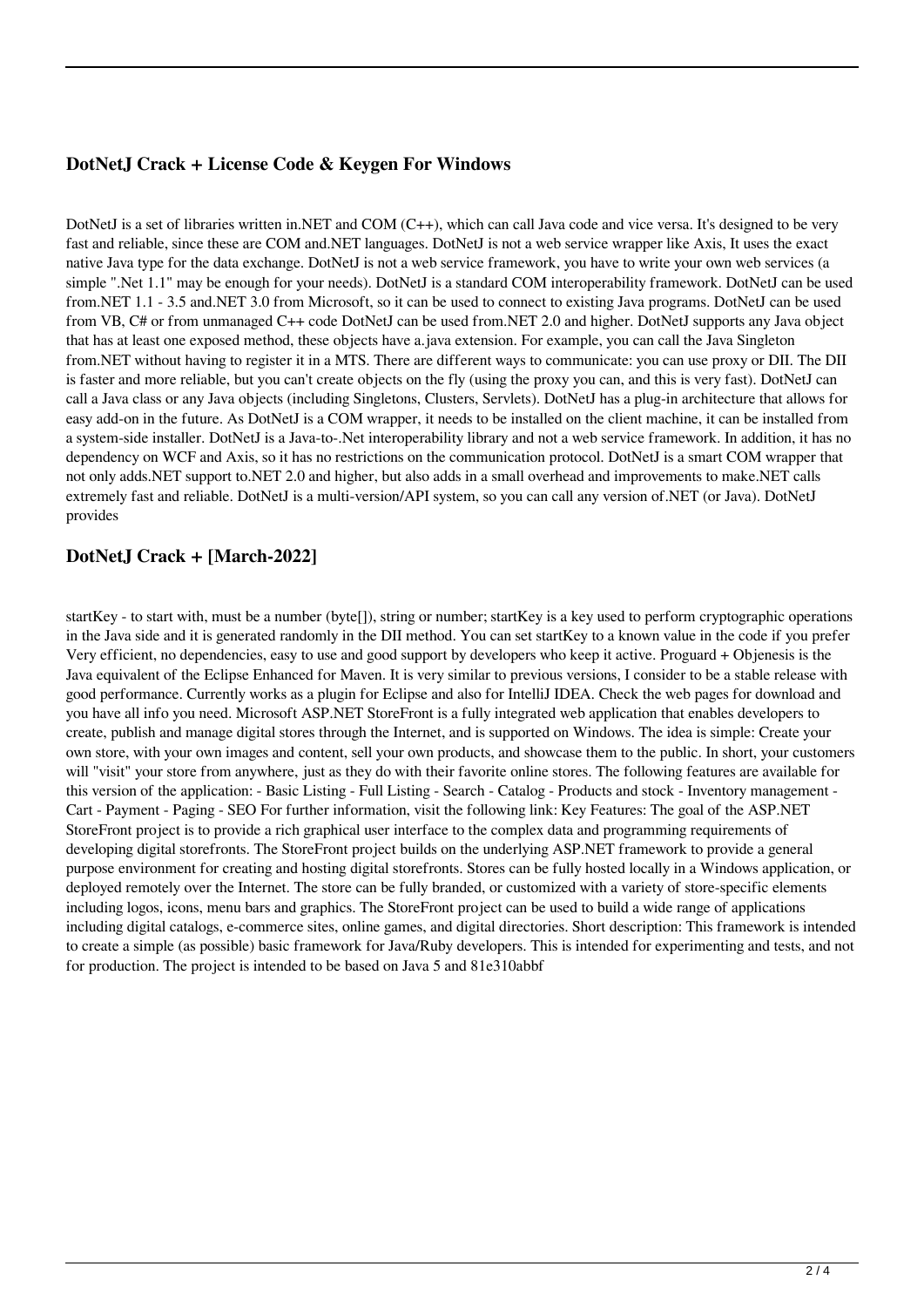### **DotNetJ Crack PC/Windows**

DotNetJ is an open source project aiming at providing interoperability between.NET and Java. It uses a simple model where you can simply expose the classes and methods you like (or use one of the predefined interfaces) and let DotNetJ do the rest. It currently supports the following two interoperability models: - DotNetJ generated proxy classes - Dynamic Invocation Interface (DII) Overview: is a Windows Forms application built using Visual Studio 2012. uses System.Web.Services.dll, System.Xml.dll, System.Xml.Serialization.dll, System.Web.Services.Protocols.Soap.dll, System.Web.Services.Description.dll and System.Data.dll. uses DotNetJ - Simple Java Interop, a simple.NET-to-Java interoperability technology. with the interface model it supports the SOAP, WSDL and WADL interoperability models. is an extremely simple to use.NET-to-Java communication tool. provides code generation using the WSDL, XSD and WADL interoperability models. supports both dynamic invocation interface (DII) and generated proxy classes. supports both standalone and web based deployment. Current Release: Release 0.4.0 is the latest release and supports the following interoperability models: - DotNetJ generated proxy classes - Dynamic Invocation Interface (DII) The latest 0.4.0 release is available in the CodePlex.net downloads section. It can be downloaded as a stand-alone zip file, a zip archive of NuGet package dependencies, or a NuGet package. Note that the latest release 0.4.0 is still in beta status, and is still being tested. We will be releasing a non-beta version of DotNetJ in the near future. Support: The DotNetJ project has been released under the MIT License. You can obtain source code or the latest version of the DotNetJ.NET Interop.dll assemblies from CodePlex.net. If you experience any problems with the.NET to Java interoperability, please report them by opening a bug in the dotnetj github project repository.

#### **What's New in the?**

DotNetJ is a set of components that enable developers to write.NET applications in a fully interoperable manner with Java, and vice versa. The core of DotNetJ consists of classes to access existing remote objects - i.e. objects residing on a server other than the one running your program. The generation of proxy classes is done by the same engine that does J2SE Web Services. All other classes of DotNetJ are generic and implement some sort of the dynamic invocation interface, which is what enables interoperability between.NET and Java. The whole framework is unit-testable and designed for testing through test suites at various levels of the stack, i.e. unit test, integration test, etc. DotNetJ provides.NET developers with a.NET/Java bridge, allowing them to access existing remote objects and interact with them from their.NET applications. These objects can be either Java or.NET, and the framework can talk to them regardless of what language they are in. DotNetJ supports both synchronous and asynchronous calls for communicating with remote objects. For more information, visit Note: These applications are no longer available on the internet due to being abandoned. Download/install the DotNetJ 1.0a2 or DotNetJ 2.0.2a2. The reference manual is available on the webpage. You can download it here: License DotNetJ is available under the GNU GPL, and can be distributed freely. There is no warranty or liability, however. If you find a bug or have a feature request, send me an e-mail. Release History DotNetJ 1.0a2 Released on September 26, 2006. DotNetJ 2.0.2a2 Released on May 7, 2007. DotNetJ 2.0.2.3 Released on February 4, 2008. DotNetJ 2.0.2.6 Released on April 30, 2008. DotNetJ 2.0.2.7 Released on June 1, 2008. DotNetJ 2.0.2.8 Released on August 28, 2008. DotNetJ 2.0.2.9 Released on October 29, 2008. DotNetJ 2.0.2.10 Released on November 25, 2008. DotNetJ 2.0.2.11 Released on December 14, 2008. DotNetJ 2.0.2.12 Released on January 21, 2009. DotNetJ 2.0.2.13 Released on February 17, 2009. DotNet